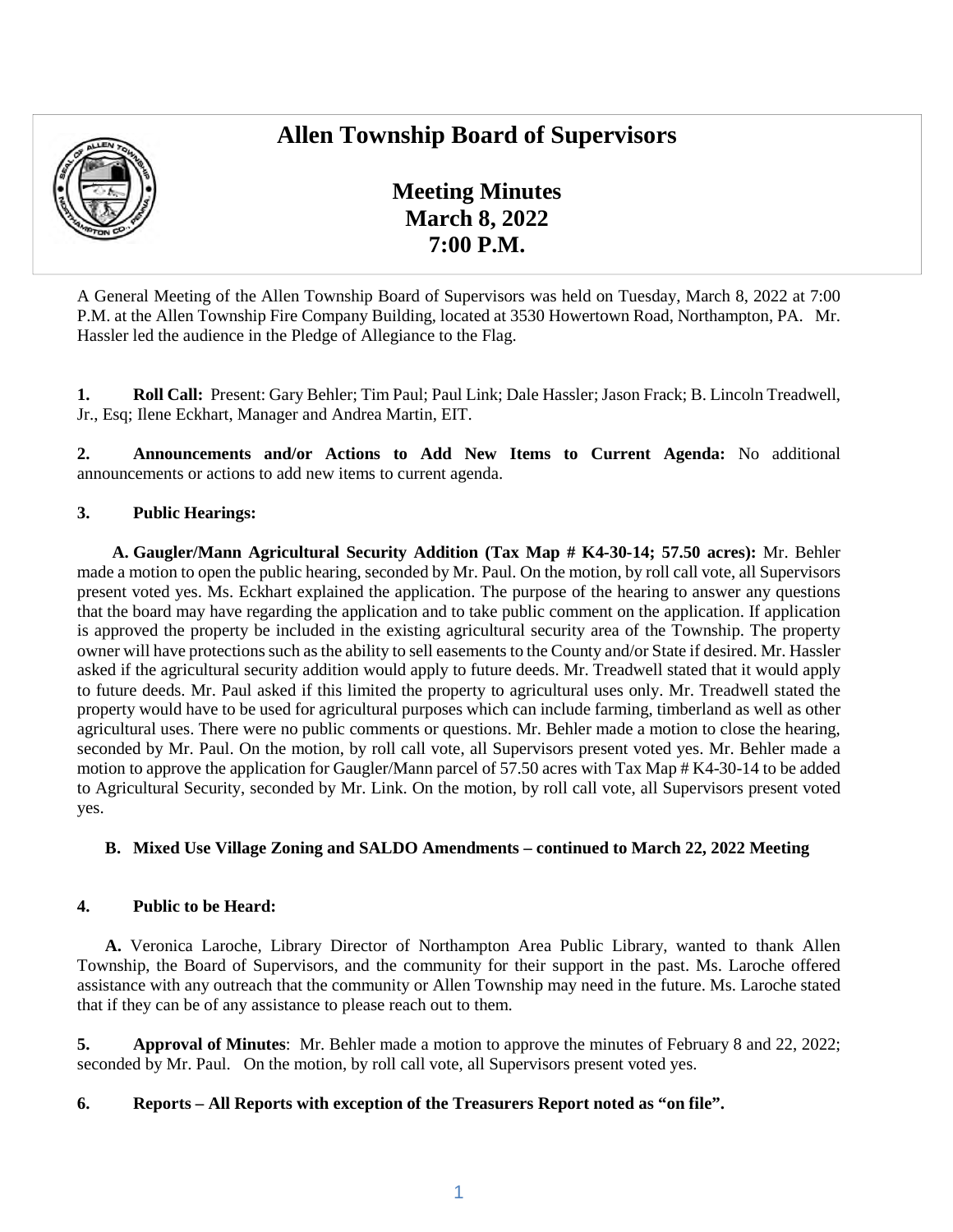**A. Treasurer:** Mr. Behler made a motion to approve the Treasurers Report and Pay of the Bills; seconded by Mr. Paul. On the motion, by roll call vote, all Supervisors present voted yes.

**B.** Solicitor: On file. Mr. Treadwell reported working on an agreement with insurance company's attorney for the sewer issue. A zoom meeting is scheduled for either Tuesday or Thursday this week to try to finalize the agreement.

**C. Engineer:** On file.

**D.** Planning/Zoning/Code Enforcement: On file. Ms. Eckhart reported that there will be a meeting in March for the Planning Commission to review and comment on the draft of the Act 537 plan.

### **E. Road Superintendent/Public Works Leader:** On file.

**F. Fire Company:** On file.

### **G. Emergency Management Coordinator:** On file.

**H. Parks:** On file. Ms. Eckhart reported that Allen Township received negative feedback in a Facebook group regarding the dog park's seasonal closure. The post was brought to the attention of the Township by a member of the public. Ms. Eckhart reached out to the group's administrator to address the derogatory remarks made by a group member. Mr. Hassler stated he did see the post and that it was uncalled for. The negative comment was removed by the Facebook group's administrator.

- **J. Nazareth Council of Government:** On file.
- **K. First Regional Compost Authority:** On file.
- **L. Stormwater:** On file.
- **7. Unfinished Business**

**A. Willowbrook Road/Radar Drive Restriping:** Mr. Wojciechowski summarized PennDOT's recommendations from the meeting between PennDOT, Pidcock, and Rockefeller. PennDOT recommends the area of the right turn lane in advance of the signal have hatching on the shoulder area to denote the area that is not a lane. PennDOT recommended eradicating the white stripes in the merge area. PennDOT found motorists are being confused by this which is causing some motorists to race around others in this area. Installation of large 36 inch by 36 inch "Right Lane Must Turn Right" signage is also recommended by PennDOT to clearly identify the beginning of the right turn lane. Mr. Wojciechowski explained that PennDOT starts out by recommending hatching in the area of roadway which often addresses the problem of people using the shoulder as a lane, but when there is heavy movement painted word "No" may be added. Rockefeller's engineer is to prepare a plan for PennDOT's review. If the plan is acceptable, a PennDOT TE-160 form will need to be submitted for final approval along with the appropriate resolution. This will be placed on an upcoming agenda.

**B. Completion of Probationary Period – M. Cser:** Ms. Eckhart reports that Mr. Cser has successfully completed the 90-day probationary period and recommends he be given permanent full time employee status. Mr. Behler made a motion to complete the probationary period of Mr. Cser and grant permanent full time employee status, seconded by Mr. Paul. On the motion, by roll call vote, all Supervisors present voted yes.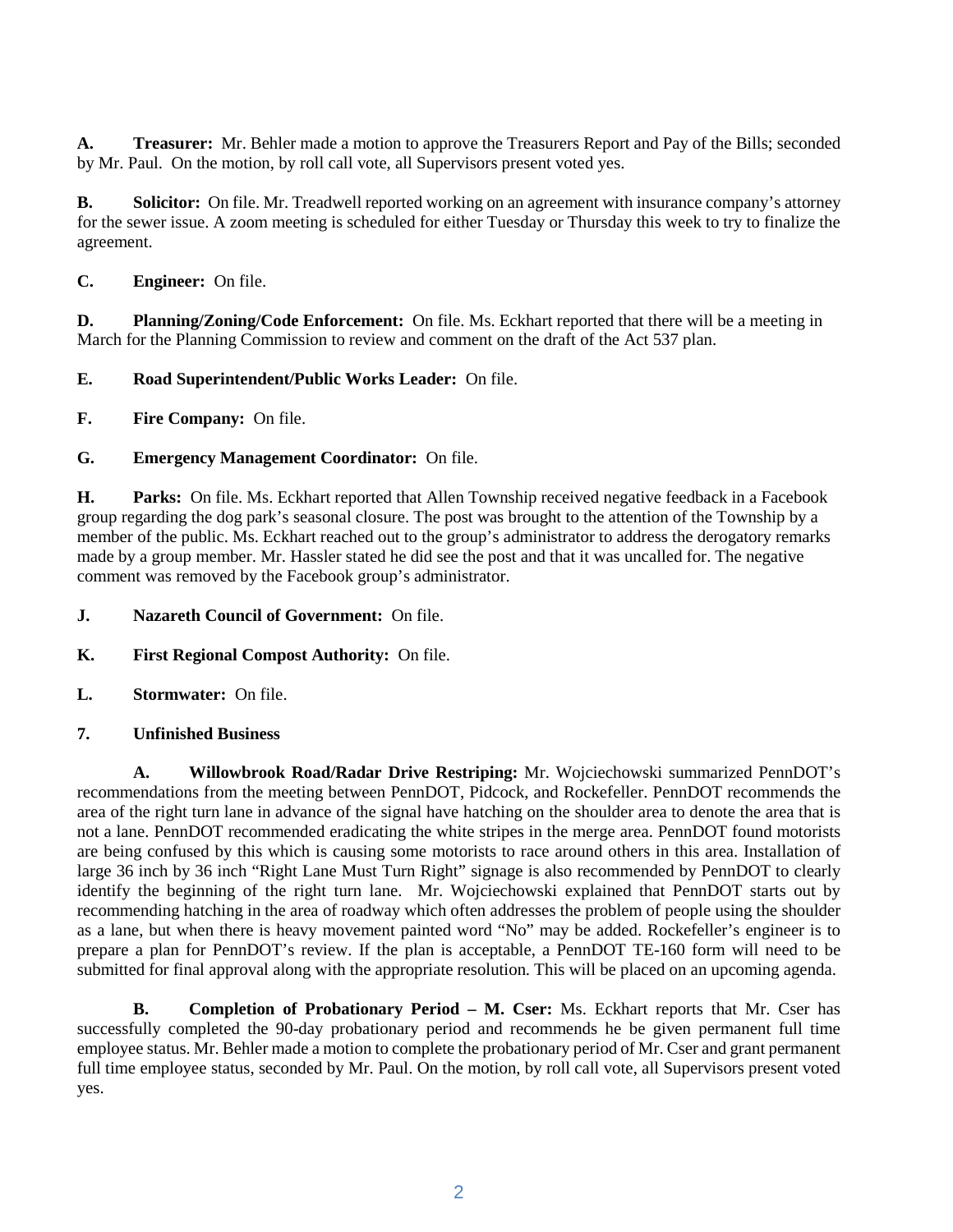**C. Authorization to Advertise for Part Time Seasonal Road Crew Applicants:** Ms. Eckhart informed the board that two part time seasonal road crew employees will be returning for summer work. These two individuals may be transitioning to the full time job market within the next year or two. Ms. Eckhart recommends the advertisement for an additional applicant in order to have applications on file as well as educate and train new seasonal employees. Mr. Behler questioned how many positions are to be filled. Ms. Eckhart replied that in addition to the two returning seasonal employees, one to two positions would need to be filled. Mr. Behler made a motion for authorization to advertise for part time seasonal road crew applicants, seconded by Tim Paul. On the motion, by roll call vote, all Supervisors present voted yes.

**D. Authorization to Advertise Public Comment Period – Act 537 Plan Update:** Ms. Martin provided a brief update regarding the joint plan with Northampton Borough. The Joint Act 537 Plan Update has been sent to the Planning Commissions and the timeline has kicked off. There is a 60-day comment period for the Planning Commissions while concurrently advertising for the 30-day public comment. Ms. Martin explained the reason behind the timeline is to get as many review comments from the Planning Commissions in the first 30-days in order to include any comments and necessary revisions to the plan along with any addendums prior to the start of the 30-day public comment period. Ms. Martin noted the specific requirements that must be in the public notice such as new user fees to cover Allen Township. Ms. Martin noted she had drafted the language needed for Allen Township to meet the requirements and sent this to Northampton Borough's engineer for their language to be added. The overall public notice draft will then be sent to the Department of Environmental Protection (DEP) for their review. Advertisement is required one time in a paper of general circulation. Northampton Borough will take care of the advertising. Once the 30-day public comment period begins, the public will be able to access the plan at both Allen Township's Municipal Office as well as in Northampton Borough. Comments from the public will need to be submitted in writing. Comments will be addressed by the engineers if needed. Once all comments from the Planning Commissions and the public are received the plan is then complete. A resolution will need to be passed to adopt the plan. The deadline is May 20<sup>th</sup> to submit to DEP for approval. Mr. Behler mentioned that he would like to see a post on the website when the 30-day public comment period begins that would also allow for the public to make their written comment electronically by either a link to submit their comment or commenting by email to make it more convenient. Ms. Martin will check if electronic commenting will be acceptable for the plan and if there will need to be a handwritten signature for each public comment. In the event that electronic comments are unacceptable for the plan, Mr. Behler would like to see access to the plan on the website for public review with information on how to officially make a comment. Mr. Behler made a motion to advertise for public comment period for Act 537 Plan draft when dates are available; seconded by Paul Link. On the motion, by roll call vote, all Supervisors present voted yes.

#### **8. New Business**

**A. Authorization to Prepare Scope and Request for Proposals for Architectural Services New Municipal Facility – 3530 Howertown Road Property:** Ms. Eckhart notes that this was addressed in the 2022 budget as a priority to obtain an idea of what the wish of the Board is for the property. In order to proceed with any grant applicants there must be an idea of what to do with the area and obtain estimates. Mr. Behler noted the importance of having a large meeting area for community hearings as well as for elections which are held in the space. He would like no division to minimal division of the space or discussing the possibility of adding an additional building to the property. Mr. Behler stated he would like to do the project right the first time if money is being spent. Mr. Link agreed with having separate building for offices and thought the space for meetings should be kept for the community. Mr. Link did not think it was a good idea to put the municipal building above the fire company and made mention of the distracting sounds that may travel from the below fire company that may inconvenience municipal staff. Mr. Paul stated his understanding was that the space was to be kept intact with only removal of stages. Mr. Paul questioned what the plan was for the current municipal office. Mr. Behler made mention of the age, history, and condition of the current municipal office. Ms. Eckhart mentioned the idea of designating the current municipal office for Public Works. She stated this would reduce safety concerns with